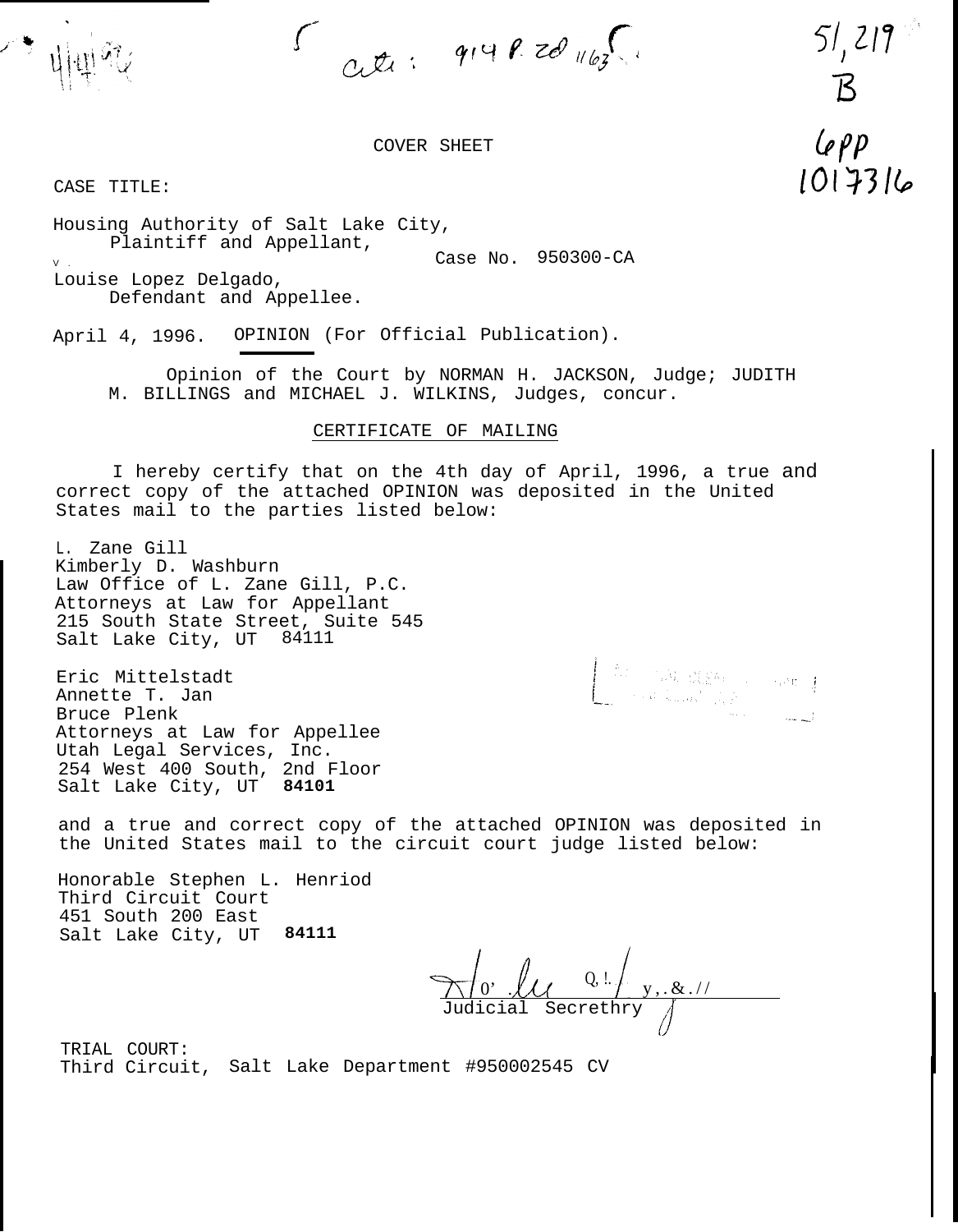|                                                                         | This opinion is subject to revision before<br>publication in the Pacific Reporter.                                                                                        |  |                              | <b>FILED</b><br>NV? 0 4 1996          |  |
|-------------------------------------------------------------------------|---------------------------------------------------------------------------------------------------------------------------------------------------------------------------|--|------------------------------|---------------------------------------|--|
|                                                                         |                                                                                                                                                                           |  | IN THE UTAH COURT OF APPEALS | <b>COURT OF APPEALS</b>               |  |
| $-00000--$                                                              |                                                                                                                                                                           |  |                              |                                       |  |
| City,                                                                   | Housing Authority of Salt Lake                                                                                                                                            |  |                              | OPINION<br>(For Official Publication) |  |
| v.                                                                      | Plaintiff and Appellant,                                                                                                                                                  |  |                              | Case No. 950300-CA                    |  |
| Louise Lopez Delgado,<br>Defendant and Appellee.                        |                                                                                                                                                                           |  |                              | FILED<br>(April 4, 1996)              |  |
|                                                                         |                                                                                                                                                                           |  |                              |                                       |  |
| Third Circuit, Salt Lake Department<br>The Honorable Stephen L. Henriod |                                                                                                                                                                           |  |                              |                                       |  |
|                                                                         | Attorneys: L. Zane Gill and Kimberly D. Washburn, Salt Lake<br>City, for Appellant<br>Eric Mittelstadt, jAnnette T. Jan, and Bruce Plenk,<br>Salt Lake City, for Appellee |  |                              |                                       |  |
| Before Judges Billings, Jackson, and Wilkins.                           |                                                                                                                                                                           |  |                              |                                       |  |

JACKSON, Judge:

Housing Authority of Salt Lake City (Housing Authority) challenges the trial court's decision for tenant Louise Lopez Delgado in an unlawful detainer action. We affirm.

!FACTS

Delgado leased federally subsidized housing from Housing Authority. Her monthly rent payment was \$37 to which she had agreed to add \$20.96 per month until she paid off \$251.53 in back rent, late fees, and maintenance and damage charges. Her total payment of \$57.96 was due on or before the first day of each month. The lease stated that "[nlon-payment of rent by the fifth day of the month will result in commencement of eviction proceedings."

The circumstances of Delgado's rent payment for February 1995 spawned this litigation. Delgado testified at trial that she had purchased a money order for \$57 from a grocery store with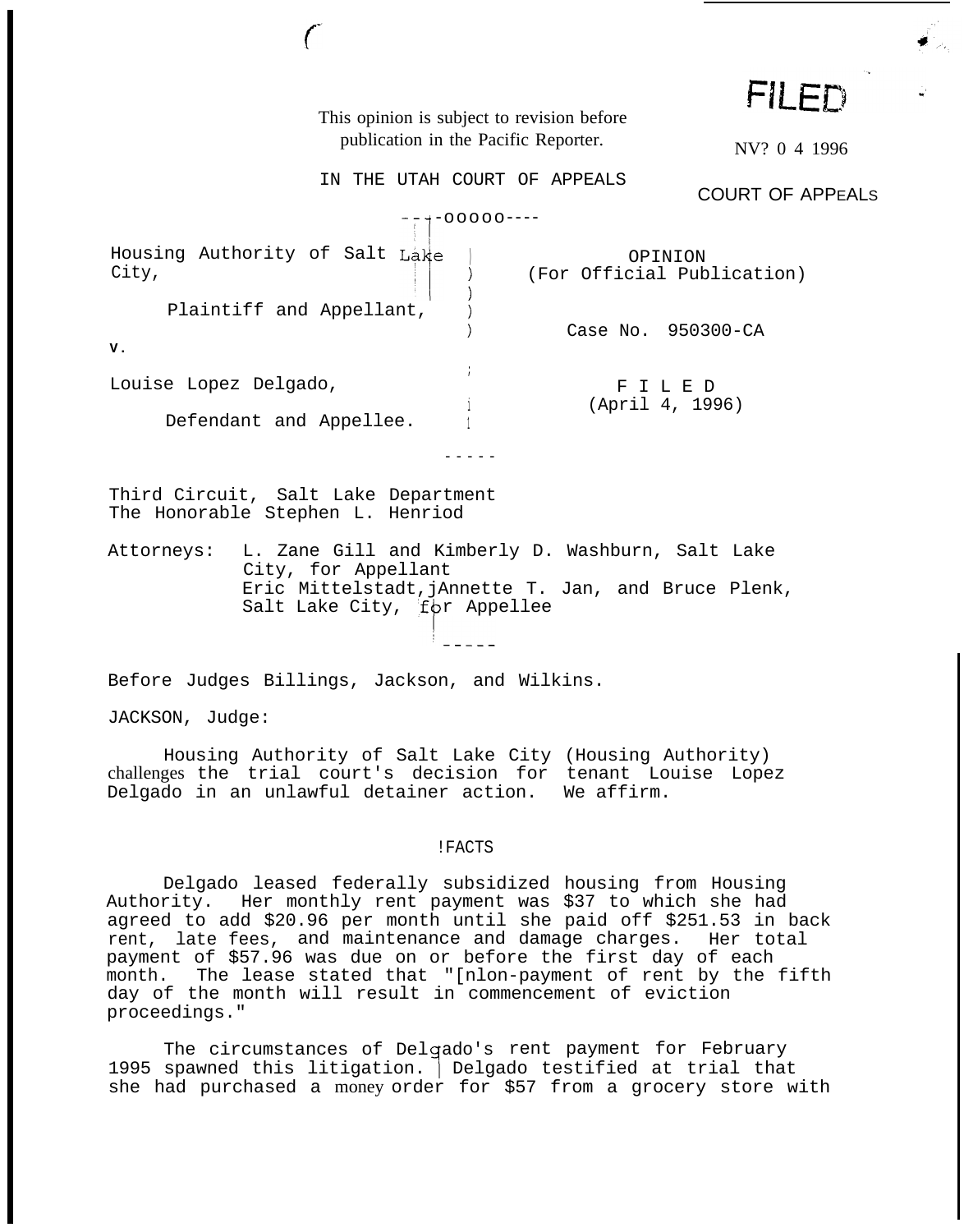which to pay her February rent. She further testified she properly deposited the money order in Housing Authority's drop box on February 4. Housing Authority's case worker testified Housing Authority never received the money order and, on February 10, served Delgado with a combined three-day notice to pay rent or quit under the state unlawful detainer statute, TJtah Code Ann. \$i§ 78-36-3 to -10 (1992 & Supp. 19951, and fourteen-day notice of lease termination under federal law, 24 C.F.R. § 966.4(l) (3) (1995).

**<sup>c</sup> c**

In response, Delgado or her daughter notified Housing Authority that Delgado had deposited a money order for \$57 in the drop box and showed the money order receipt to the case worker. Around February 17, Housing Authority sent Delgado a letter stating she should either initiate a trace on the money order or stop payment on it. The letter additionally stated Housing Authority would delay further legal action until Delgado could complete the trace. Delgado did not initiate the trace or contact Housing Authority until about two weeks later. On March 3, having not heard from Delgado, Housing Authority filed a complaint against Delgado for unlawful detainer. The trace eventually revealed the money order was never negotiated, and the grocery store later reimbursed Delgado in full. Delgado testified she remained willing to make her February rent payment, and she had attempted to tender her March rent but was refused.

At trial, the court found Delgado acted in good faith, "substantially in compliance with the lease, [and] that she did everything that she could reasonably be expected to understand in an attempt to do what she was supposed to." On appeal, Housing Authority attacks that finding, arguing the doctrine of substantial compliance does not apply to residential leases in Utah and, in any event, Delgado's actions in this case did not substantially comply with the lease.'

## ANALYSIS

I. Substantial Compliance Doctrine in Utah

Whether the substantial compliance doctrine applies to residential leases is a question of law that we review for correctness.  $\&$  State en 869 P.2d 932 936 (Utah 1994) (I' [Alppellate courts havz\*tFad?;ionally been keen as having the

**1.** Housing Authority also attacks the trial court's finding that Delgado fully complied with the lease. However, we need not address that argument because our analysis of the substantial compliance issue is dispositive.

950300-CA

1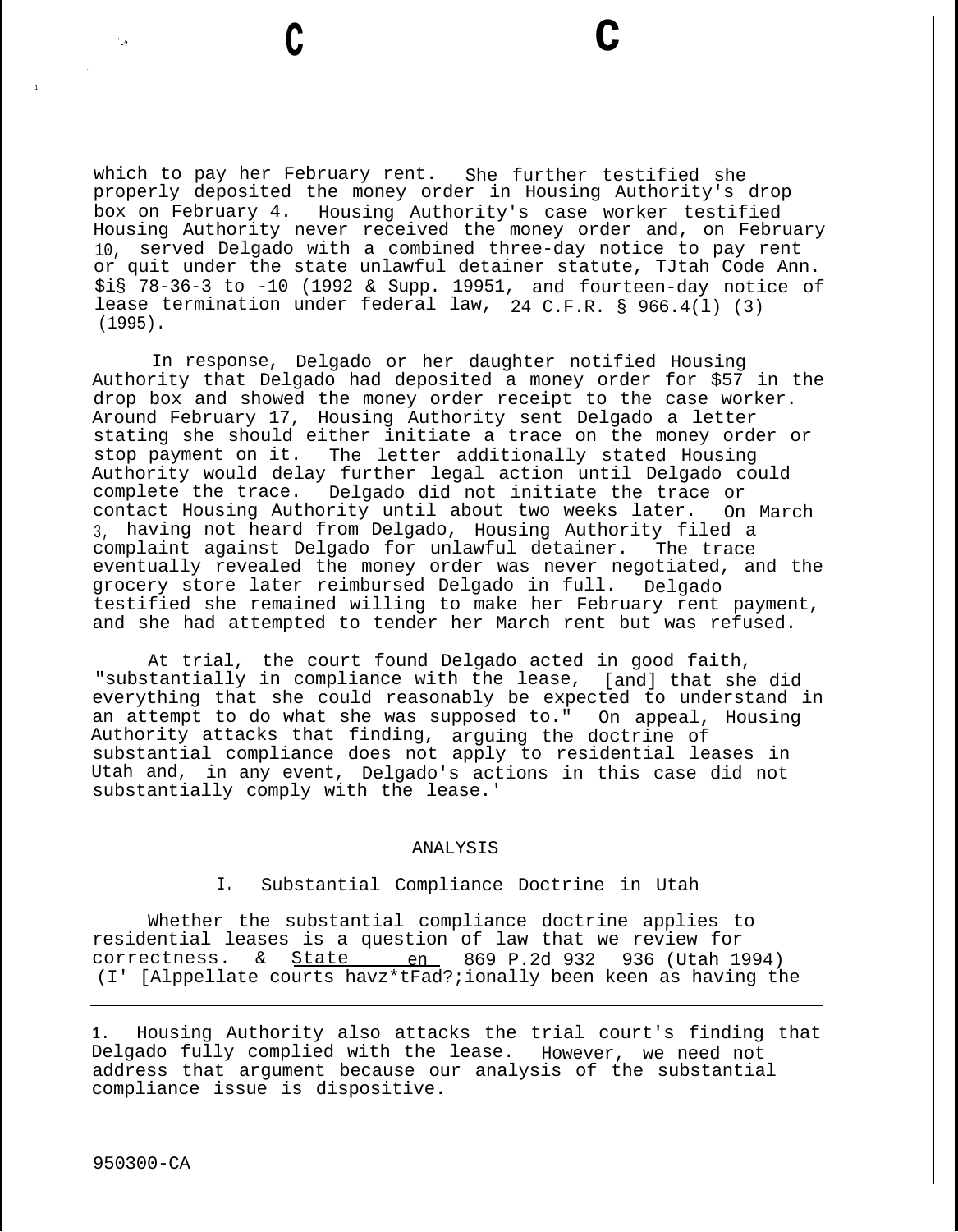power and duty to say what the law is and to ensure that it is uniform throughout the jurisd'ction." ). Our evaluation of Utah law, along with other sources iof landlord-tenant law, convinces us that the doctrine does apply in some residential lease  $s$ ituations to defeat a landld $r_d$ d's attempt to forfeit a lease because of a tenant's minor breach.

We observe a general  $\text{poly}$  disfavoring forfeitures. Mines v. Toledo Minins 354, 471 P.2d 867, U-Beva 869 (1970). The substantial clompliance doctrine furthers that policy by allowing equity to iintervene and rescue a lessee from forfeiture of a lease when the! lessee has substantially complied with the lease in good faith. See  $\dot{A}$ d

In recent years, the Utah Supreme Court "has conformed the common law in this state to contemporary conditions by rejecting the strict application of traditional property law to residential leases, recognizing that it is often more appropriate to apply contract law." Wade v. Jobe, 818 P.2d 1006, 1010 (Utah 1991). Substantial compliance is one of the contract law doctrines that has been imported into lease cases. residential lease case that "[slubstantial compliance with See id. at 1011 (holding in building and housing code standards will generally serve as evidence of the fulfillment of a landlord's duty to provide habitable premises");  $\frac{\text{Hackford}}{\text{v}}$ . Snow, 657 P.2d 1271, 1274 (Utah 1982) (implicitly approving trial court's use of substantial compliance doctrine in farm lease case); U-Beva Mines, 471 P.2d at 869 (applying substantial compliance doctrine in mine lease situation).

Our conclusion that equitable principles may be applied in an appropriate situation--even involving nonpayment of rent--to preclude forfeiture of a lease.is further bolstered by the Second Restatement of Property, which;does not distinguish between residential and commercial leaLes in stating: "Equitable considerations in regard to the tenant's failure to meet his rent obligation may justify relieving him from forfeiture of the lease for his failure to pay the rent despite provisions in the lease<br>which would otherwise allow it." Restatement (Second) of which would otherwise allow it." Restatement (Second) of Property § 12.1 cmt. n (1976); see also Robert S. Schoshinski, American Law of Landlord and Tenant 5 6:2, at 392 (1980) ("On well established principles of equity, courts have routinely granted relief from forfeiture in the case of a breach of a covenant to pay rent . . . where the tenant stands ready to correct his default."); 49 Am. Jur. 2d Landlord & Tenant 5 342 (1995) (observing equitable relief against forfeiture may be available when regular rent payment is not technically timely because of relatively insignificant act or omission of lessee acting in good faith).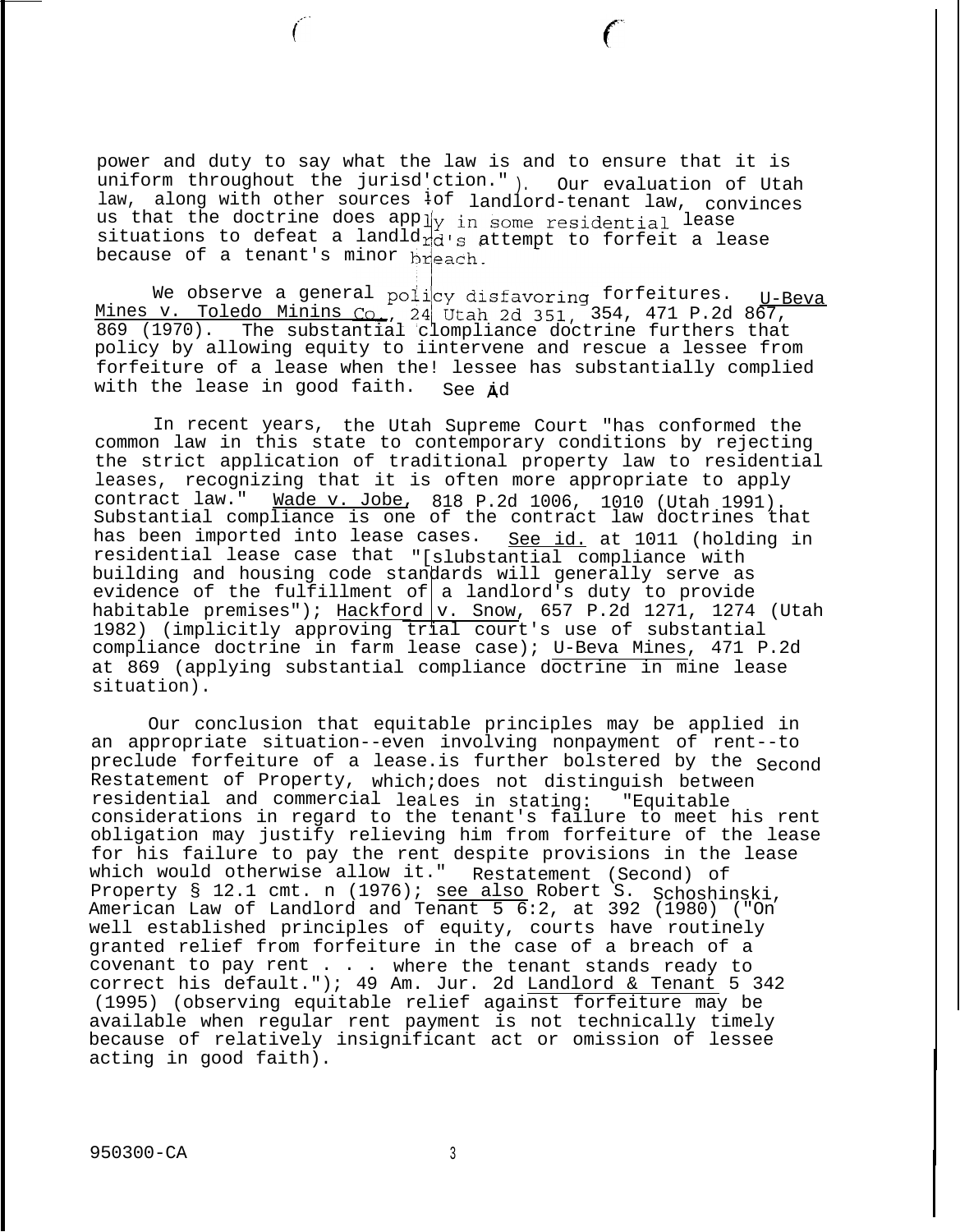## II. Delgado's Substantial Compliance

**c c**

Whether a breach is so insubstantial as to trigger the application of equitable principles is a question of fact. Hackford v. Snow, 657 P.2d 1271, 1274 (Utah 1982). We will not overturn the trial court's factual findings unless they are clearly erroneous. & Utah R. Civ. P. 52(a). Factual findings are clearly erroneous only if they are "against the clear weight of the evidence." <u>Reid v. Mutual of Omaha Ins. Co.</u>, 776 P.2d 896, 899-900 (Utah 1989). "When, as here, there is conflicting evidence, we give deference to the trial court as the factfinder and we acknowledge its advantageous position vis-a-vis the trial, the parties, and the witnesses." 658, 660 (Utah 1982). Dans v. Cox Core., 655 P.2d

Housing Authority does not contest the trial court's implicit finding that Delgado timely deposited the money order in the drop box.\* It instead argues that even if Delgado did deposit the money order on time she still breached the lease because (1) the money order was 96 cents short of-the total payment required, and (2) when Housing Authority notified Delgado on February 10 that it had not received the payment and requested that she trace the money order, Delgado did not initiate a trace until around March 2. Housing Authority urges that these grounds alone warrant a ruling of forfeiture. However, we believe the evidence supports the trial court's factual finding that Delgado substantially complied with the lease and its consequent ruling of nonforfeiture.

The trial court's general finding of substantial compliance implies a specific finding that a good faith payment of \$57 substantially complies with a required payment of \$57.96. Based on the negligible amount involved and Delgado's testimony that the omission of 96 cents was merely an oversight, this implicit finding is not clearly erroneous and, indeed, seems reasonable. No evidence exists to show that Delgado would not have promptly cured the 96-cent mistake upon request.

The general finding of substantial compliance further implies a specific finding that Delgado's delayed initiation of a trace on the money order was not a substantial breach of the lease. Delgado's testimony also supports this finding. She stated she had hoped the money order would surface on its own, and, in the meantime, she consulted attorneys regarding the matter. Once an attorney told her to 'Igo ahead and trace it,"

2. Housing Authority chose not to further press this issue after conceding at oral argument that the trial court obviously believed Delgado on this point.

950300-CA 4

.